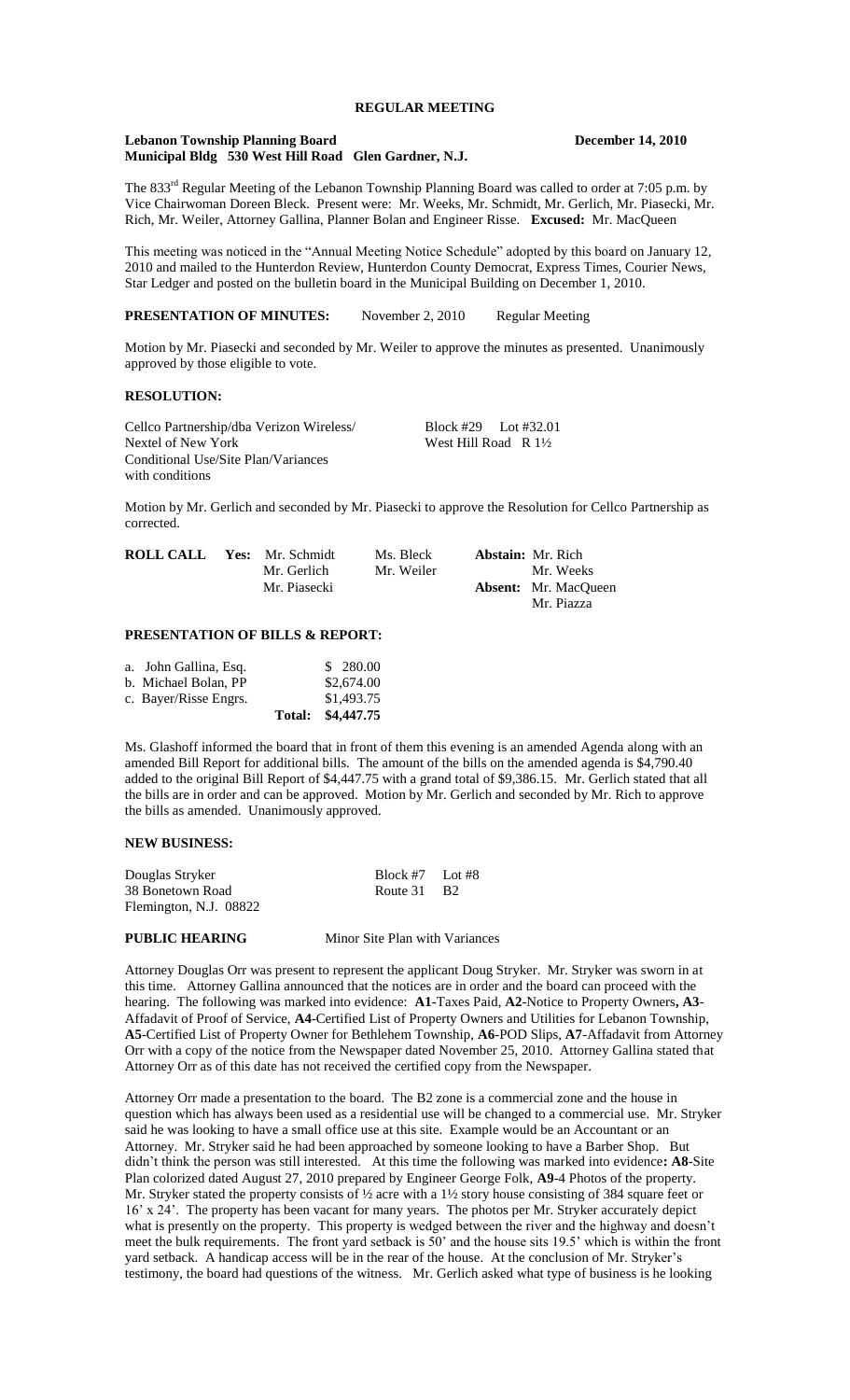to have. Mr. Stryker said he was looking to have an Accountant or and Attorney maybe a Barber Shop. Mr. Gerlich asked about the upstairs and if it were going to be used since it shows an elaborate staircase which is shown on the plans and asked if it would change the parking requirements. Planner Bolan said no that the upstairs was part of the calculations for the parking. Mr. Schmidt referred to the existing well, the plans show it will be capped and a new well will be drilled. Mr. Stryker said the existing well is a hand dug well. Mr. Schmidt asked about the septic system since it is close to the river. Mr. Stryker said they tested the septic by putting die in it and nothing showed. The bathroom has plumbing but no toilet. Mr. Schmidt asked if Mr. Stryker knew when the septic was installed. Mr. Stryker said he checked with the County Board of Health and they had no record of the septic system being installed. Mr. Rich asked who was present when the die was administered. Mr. Stryker said his engineer was present. Mr. Piasecki asked how the applicant plans on regulating the traffic in and out of the lot on a daily basis. Mr. Stryker said he doesn't see that there will be a lot of traffic. Mr. Piasecki questioned the amount of traffic during the course of a day. Attorney Orr said Mr. Dean will be addressing that issue. Attorney Orr asked to have the floor plan marked. **A10**-Floor Plan prepared by Mark Zgoda, AIA dated June 2010.

At this time Engineer Gary Dean was sworn in to give testimony. At the conclusion of Mr. Dean's qualifications, Board Member Mr. Piasecki said he would have to step down due to a conflict of interest stating that Mr. Dean is doing work for one of the attorneys at his firm. Engineer Dean said he specializes in traffic engineering and transportation planning. Engineer Dean said with the size of the property there is very little room to negotiate more than 3 cars at one time. Since there is no modifications or the intensity is not magnified no permit is needed from the DOT. Per Engineer Dean in his opinion the driveway entrance has been in existence for over 35 years which makes it grandfathered. The entrance is 22' in width. The house will have a reception area, bathroom facility and an office area. At most there would be 2 cars per hour. Engineer Dean visited the property to check out the egress and ingress. Compared to a single family residence the traffic being generated for this office use is approximately 2 cars per hour which is a very low use. At this time Engineer Dean presented a colorized version of the minor site plan, dated August 27, 2010 prepared by David Stires. Engineer Dean said the entrance of 22' in width is more than enough to handle traffic in and out of the property. Engineer Dean said the applicant is supplying twice as much property then is needed per the Township Ordinances. At this time Attorney Orr asked to have Engineer Dean's report marked into evidence. **A11**-Report prepared by Engineer Dean dated December 6, 2010 along with the letter from the Department of Transportation. Engineer Dean stated there is an access permit that exists for the property and there isn't any reason that would cause this permit to expire. There is an access code that is a Master Plan for every state highway. The DOT has imposed certain restrictions on certain state highways. The second most restrictive highways is a access Level 2 and those highways with that access level can only have one access to the property for ingress and egress regardless of how much highway frontage the property has. This section of route 31 is considered Level 2.

At the conclusion of Engineer Deans testimony, Vice Chairwoman Bleck asked if the board had questions of the witness. Mr. Schmidt referred to the numbers of usage since the driveway is shared with another property and asked if this was taken into consideration. Engineer Dean said no. Mr. Schmidt said shouldn't those numbers be in that calculations since they are using the same driveway. The other property has ten trips per day and two per peak hour. The issue is the change in use and the numbers are lower for the property in question. Mr. Gerlich stated when you drive down the road looking at the front of the property; the driveway is not well defined. Basically you could enter the property anywhere along the frontage. Mr. Gerlich asked if it were possible to have a guard rail along the eastern side of the highway so there is no doubt that you can not just drive onto the property. Engineer Dean said that installing a guardrail is a very involved process with the DOT. Engineer Dean suggested some landscaping with some low level bushes. Planner Bolan asked if the landscaping could go in right away. Engineer Dean said yes. They do need a landscaping permit which is not a problem from DOT. Engineer Risse referred to the DOT letter and asked about if a permit was needed for access. Engineer Dean said no since it is a pre-existing non-conforming use. Planner Bolan asked about adding gravel and if it would be a problem. The answer was no. Mr. Schmidt asked if this parking area with gravel actually exists. Engineer Risse said yes and they probed around and found that it does exist.

Mr. Gerlich asked about the test that was done on the septic system and asked if Engineer Dean was involved. Engineer Dean said he was not. Planner Bolan asked about backing out of a parking space if there was enough room to maneuver. Engineer Dean said yes. At this time, Vice Chairwoman Bleck opened the hearing to the public for questions. There were none. Attorney Orr had Engineer George Folk sworn in to give testimony. Attorney Orr asked to have the deed marked into evidence. **A12-**Property Deed dated August 17, 1981. Engineer Folk noted that for a residential use the water usage is 350 gallons per day and for a business the usage for 2-4 people it would be 60 gallons per day. The sidewalk to the front door will be a paver and a paver will be used to the rear for the handicap to the back porch deck. Referring to the Handicap Lift, Engineer Folk said if the lift is not used regularly there is a lot of maintenance. It would be more practical to have a wooden ramp per the ADA code. They are proposing a sign in the front of the building also proposing lighting which will be about 10' in height. It will be LED lighting to save energy and will be a Colonial Post Top to look in character with the building. Also a light on the side of the building for the ramp. There will be a handicap sign for 1 parking space which will comply with the ADA. In compliance with the ADA, there will be an 8' wide van accessible area with a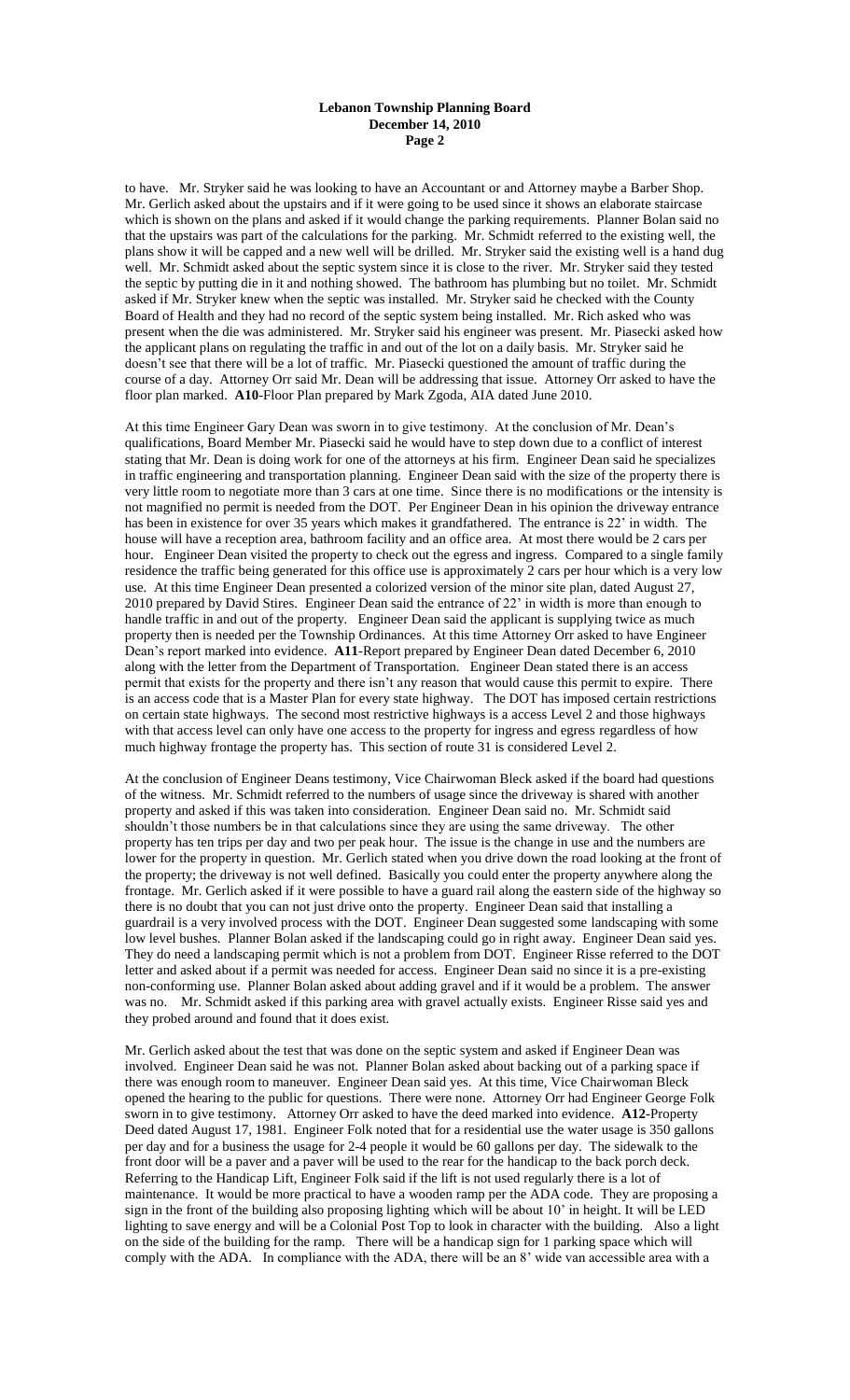4' wide strip next to the 8' wide handicap parking space and a 4' wide paver. The improvements to the site will be the building itself. The house was built back in the 1920's. Engineer Folk said the floor of the building is above the 100' flood plain. Engineer Folk referred to Engineer Risse's letter of October 12, 2010 under Technical Review. Items #1 &2 have been addressed by Mr. Dean. Item #3 if approved will be revised. Item #4 will be addressed per the ADA regulations. Item #5, the site is located within a flood hazard area. The improvements to the site should not trigger a flood hazard permit. They can apply to the DEP for a flood hazard permit if the application is approved.

At the conclusion of Engineer Folk testimony, Vice Chairwoman Bleck asked if the board had any questions of the witness. Mr. Weiler said he prefers the ramp over the lift for the handicap. Mr. Schmidt voiced his concern with the septic system with no attempt to camera down the septic. Also the septic system is very near the Spruce Run River. Planner Bolan noted on the plan the area that is crossed hatch next to the handicap and wanted to know if that was going to be paved. Engineer Folk said no but could include it with the pavers. Planner Bolan said it would be a good idea, especially if someone was coming to the site with a wheelchair. Mr. Schmidt asked about the septic again since Engineer Folk was the one doing the testing and since there is an open pit well and asked why a camera wasn't put down the septic to check it out. Engineer Folk said they just ran the water. Mr. Schmidt said the house has been empty for a long time. Engineer Folk said they did the test in April/May and had a pretty wet season at that point. Mr. Schmidt said the septic is right near the Spruce Run and can't believe the DEP doesn't want to get involved since we are in the Highlands. Engineer Folk said he walked the stream for over an hour and did not see any of the dye. Engineer Risse asked if there was a septic tank. Engineer Folk said no. Mr. Gerlich asked if the state would require further testing of the septic system. Engineer Risse said it is grandfathered as long as it is not malfunctioning and that it was built in accordance with the standards at that time.

Engineer Folk said he spoke with Bob Vaccarella at the County Board of Health and he said if they have a problem then they will have to deal with it. Engineer Risse said if they have a problem they will be putting in an elaborate system. Mr. Gerlich asked Engineer Risse the test that was performed was it the standard test of today. Engineer Risse said there is a guidance document that Rutgers put out that the DEP uses. Mr. Rich asked how the applicant's engineer gets to do the test with no one there on behalf of the Township. Isn't this a built in conflict. There was no one there at the site to have our best interest at heart. Mr. Rich noted that there was no one to watch out for the Planning Board. Mr. Rich asked if we require Board of Health approval. Ms. Glashoff said Board of Health approval is on our Checklist. Engineer Risse asked if the applicant has gotten anything in writing from the County Board of Health. Engineer Folk said no. Mr. Gerlich asked Engineer Risse if he was satisfied with the responses from the Key Issues in his letter. Engineer Risse referred to the gravel area for the parking and the hair pin turn that would have to be made. They had gone out and probed in the area and found there was more gravel for the parking. If they can get that back into use then you can get perpendicular to Route 31 before pulling out. Now it is a hair pin turn. Engineer Risse noted that Engineer Folk didn't mention that there is a bird bath area that collects water, a low spot. They will need a few more loads of stone. Planner Bolan referred to the wheel stops. Engineer Risse said there is no gravel where the wheel stops are to be located, it's lawn. At the conclusion of the board's questions, Vice Chairperson Bleck opened the hearing to the public. Warren Newman who is the Township Flood Plain Admin. and Chair to the Environmental Commission had questions of Engineer Folk. Mr. Newman asked Engineer Folk if he was familiar with the Township's Flood Damage Prevention Ordinance. Mr. Newman said there is a provision regarding substantial improvements. It refers to a flood hazard area. The property is within a flood zone. Mr. Newman went over the provisions in the ordinance for Engineer Folk. In the ordinance it states that he can not have a floor that is beneath a flood area. Mr. Newman stated he spoke with the Construction Official regarding this property and the Construction Official also spoke with Mr. Stryker regarding the crawl space and filling it up to be above the flood elevation. Engineer Folk said the crawl space is about 5' and they discussed filling it up to about 30" from the top of the floor ceiling. Mr. Newman also referred to the flood elevations that are shown on the site plan. On the plan it is shown as 327' and Mr. Newman felt this was inaccurate. The cross section along the Spruce Run by the bridge is 327' and goes up stream to 333' just pass the property line. This issue was discussed at length.

During the discussion Mr. Newman referred to the well and also referred to the Highlands. Engineer Folk informed Mr. Newman and the Board they have submitted a letter to the Highlands dated June 11, 2010. Attorney Orr referred to the Ordinance that Mr. Newman addressed and said they will make every effort to comply with the Ordinance. Attorney Orr said he did not know about the ordinance that Mr. Newman referred too. Attorney Orr stated that the Planning Board did not have jurisdiction over the ordinance. Mr. Newman asked if Engineer Folk returned the next day after they had put dye in the septic. Engineer Folk said no but that Mr. Stryker had been back to the property the next day. Engineer Risse said if you see dye right away it is probably a pipe connection. You don't always see the dye especially if you have a lot of water in the ground it would dilute it. At the conclusion of the discussion, Vice Chairperson Bleck opened the hearing to the public for comments. There were none. Motion by Mr. Rich and seconded by Mr. Weiler to close the public hearing. Unanimously approved.

The board deliberated at this time. During the discussion, Mr. Rich expressed concerns and felt that the plans should be revised since there are major changes that need to be made and the applicant should return for another meeting. Engineer Risse agreed that the board should see the revisions before voting on the application. Mr. Schmidt said he prefers the handicap ramp vs the lift. Mr. Schmidt also expressed concern of a 90 year old septic system just 10 feet from the river. Mr. Schmidt also agreed with Mr. Rich's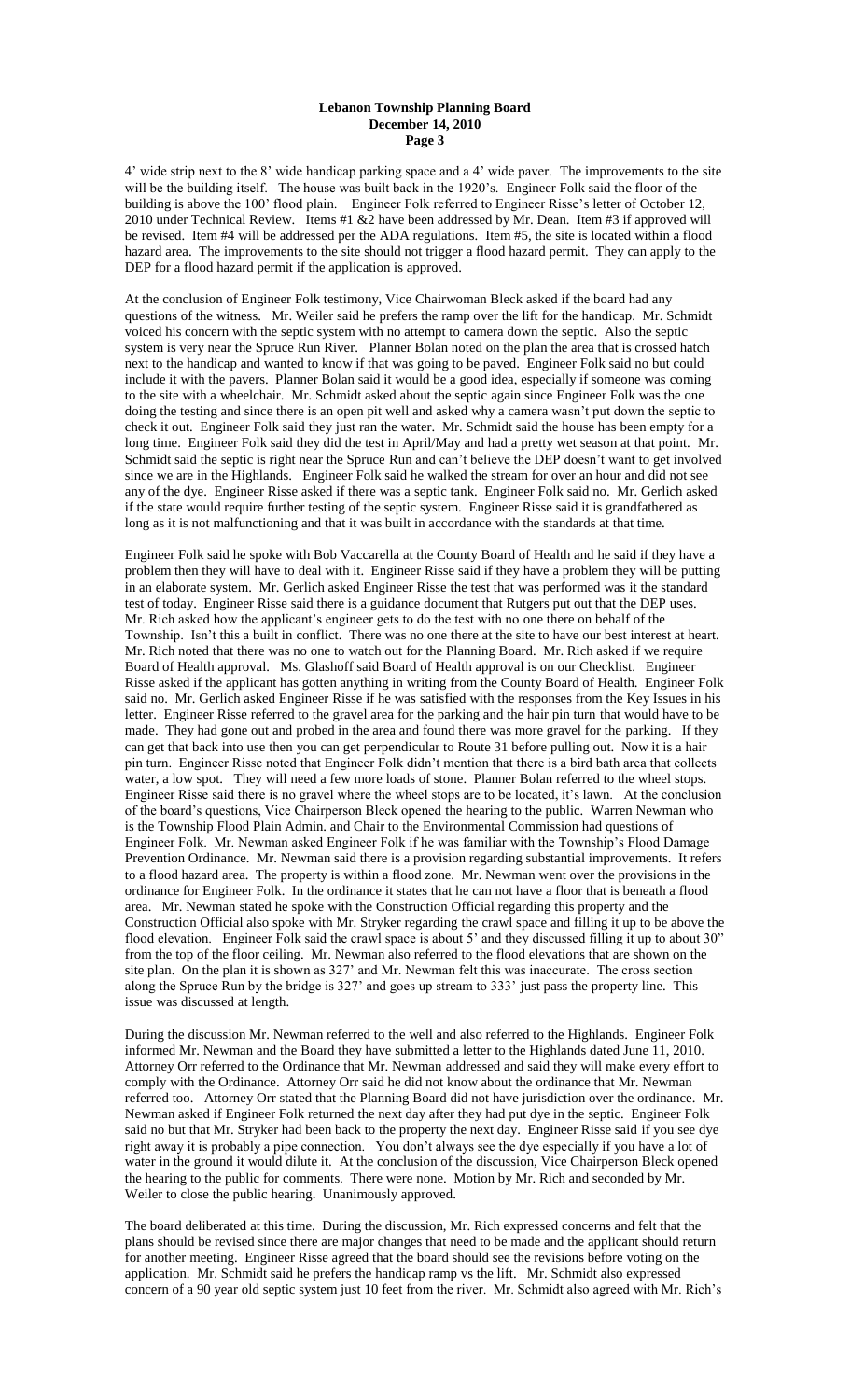suggestion. Mr. Gerlich also agreed with Mr. Rich regarding the revisions being done before the board votes on the application. Mr. Gerlich stated that Mr. Newman's comments were very important also. We haven't heard any real testimony on how the elevation of the flood was established. Since the applicant has to revise the site plan then he should come back with the information so we have it and it is on the record. Mr. Gerlich asked Mr. Newman if the Construction Official notifies him when there is a problem. Mr. Newman said it was the Zoning Officer and from there the Construction Official. Mr. Newman said they have to mark all lots in the Township that are or can be affected in a flood area. If that lot comes up then they will have to take a closer look at it. On this particular application the Construction Official had a very clear concern that there would be a little bit of work done under one permit and then more work done on another permit. Then it would be considered substantial improvement and then there would be other requirements that would have to be met. Mr. Newman said he looked carefully at the flood maps, flood calculations and looked at the stream cross sections. He had question in regards to the base flood elevations that are provided on the site plan. Mr. Newman said he doesn't feel it accurately depicts what is on the flood insurance maps. Mr. Newman said it is important that we comply with our ordinance because it can put us in jeopardy with having flood insurance in the Township. It would put our residents are risk.

Attorney Orr stated that the Planning Board doesn't have jurisdiction over the Flood Damage Prevention Ordinance. If the Planning Board was to invalidate the flood elevation, the board can not do that. Attorney Orr said if his client violates the ordinance he would have to appear in Superior Court. The Planning Board can not make a determination ahead of time. Ms. Glashoff noted that an applicant had appeared before the Planning Board a few years ago regarding the Flood Prevention Ordinance and had to get approval from the board. Mr. Weiler asked Mr. Rich, what are the major changes that need to be made to the site plan. Mr. Rich said the driveway, landscaping where it would go and how it would be done, get around the waivers addressing Engineer Risse's comments, knocking the waivers down to a minimum number, showing the ramp, (is it going to be in the flood plain), Attorney Gallina said the Flood Plain Ordinance is Section 220. Attorney Gallina said his recollection was the application that came before the Planning Board had been for an appeal.

Vice Chairperson Bleck said the applicant has a nice proposal for renovating this house, but the Planning Board has taken a very close look at important things and for the Planning Board to feel comfortable from what is being heard from the board, the board wants you to come back and show us where all the gravel is going to be, show us the ramp, reconfigure or push back the parking, and address the landscaping. Engineer Risse and Planner Bolan felt all the items were covered. Ms. Bleck referred to the low spots that need to be addressed. Mr. Gerlich noted the comments earlier regarding the parking with the turn around and that small cars wouldn't have a problem but larger vehicles would, so they would need to be addressed.

Attorney Orr said he would need to see the Flood Prevention Ordinance. Ms. Glashoff noted it was online. Attorney Orr said they will try and address all the items. Vice Chairperson Bleck asked Ms. Glashoff for a continuation date. Ms. Glashoff offered the January  $11<sup>th</sup>$  Meeting which will be the Planning Board's Reorganization Meeting and asked if that would give them enough time to do the revisions needed. After a brief discussion, motion by Mr. Gerlich and seconded by Mr. Weiler reopen the public hearing. Unanimously approved. Attorney Gallina announced the public hearing on the Stryker application is carried to the February 1, 2011 at 7:00 p.m. Mr. Stryker asked to come in on the January 11<sup>th</sup> meeting. With further discussion by the board and advising the applicant that the revised plans need to be in to the Board Clerk no later than December  $30<sup>th</sup>$ . Attorney Orr said they will plan on the January  $11<sup>th</sup>$  meeting and if they aren't ready they will ask for the next available meeting date. Attorney Gallina announced that the previous announcement is amended and the application will be carried to the January 11, 2011 meeting with no further notice given.

Vice Chairperson Bleck announced the board will take a 5 min recess at 9:10.p.m. When the board reconvened at 9:17 pm the Items for Discussion were discussed. Mayor Jay Weeks left the meeting at 9:12 p.m.

## **ITEMS FOR DISCUSSION**:

## **a. Set Date for Reorganization Meeting (propose January 11, 2010 @ 7:00 p.m**.)

The Board announced they will hold their Reorganization Meeting on Tuesday January 11, 2011 at 7:00 p.m.

**b. Board terms to expire on December 31, 2010**: Josh Rich 4 yr. Term, the following are 1 year terms: Mayor-Class I, Committeeman-Class III, Art Gerlich – Class II

Mr. Rich and Mr. Gerlich were asked if they would like to be reappointed. Both answered yes.

### **c. 2011 Budget**

The board reviewed the proposed budget for 2011. With a couple of corrections, motion by Mr. Rich and seconded by Mr. Gerlich to approve the budget as amended. Unanimously approved. Ms. Glashoff will make the changes and forward the boards proposed budget on to the Township Committee for consideration.